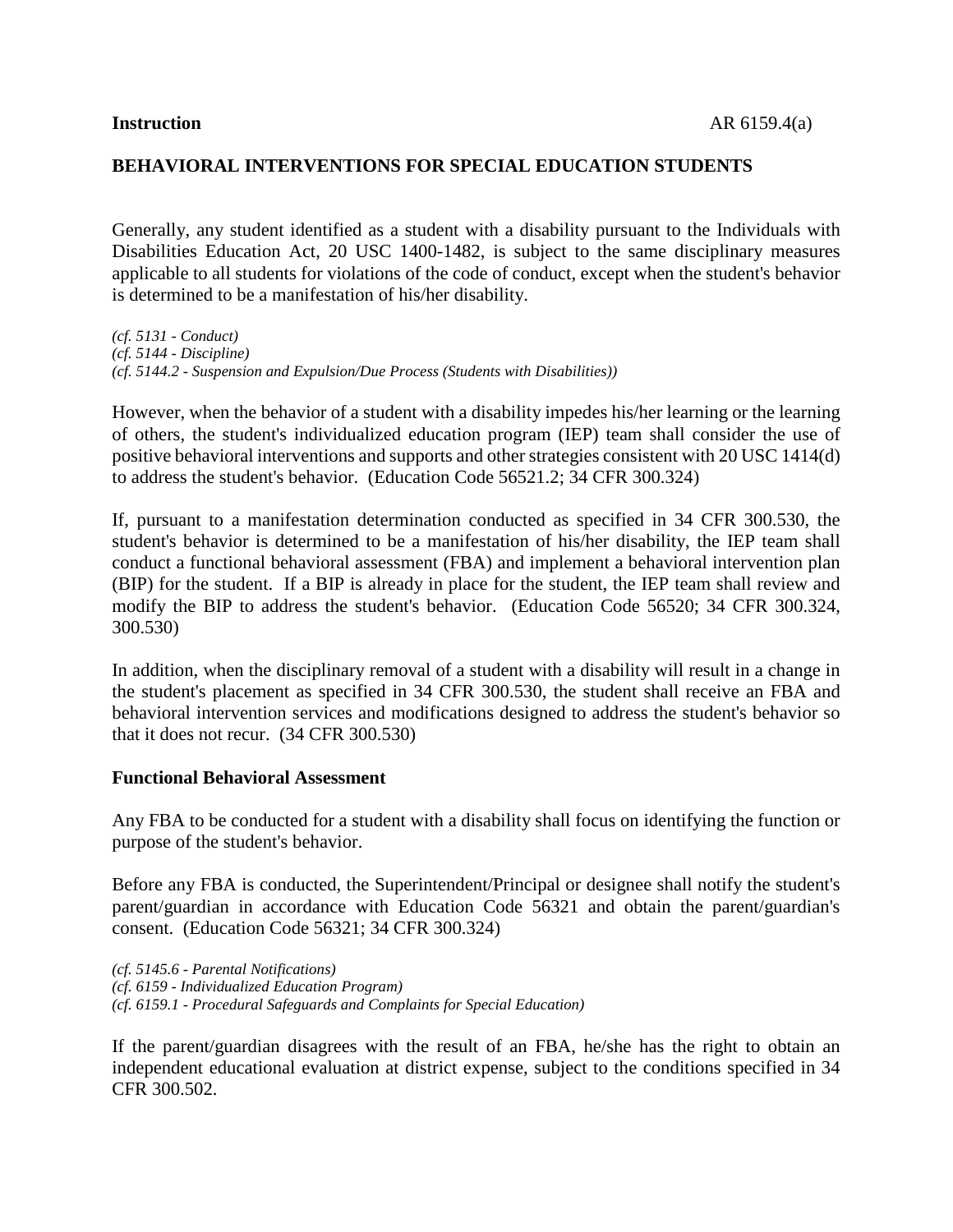# **BEHAVIORAL INTERVENTIONS FOR SPECIAL EDUCATION STUDENTS** (continued)

### **Behavioral Intervention Plan and Services**

When any behavioral intervention, support, or other strategy is to be used by the district, the Superintendent/Principal or designee shall consider the student's physical freedom and social interaction, administer the intervention, support, or other strategy in a manner that respects the student's dignity and personal privacy, and ensure the student's right to be placed in the least restrictive educational environment. (Education Code 56520)

When a student for whom a BIP is to be developed is also the responsibility of another agency for residential care or related services, the Superintendent/Principal or designee shall cooperate with the other agency to ensure that the BIP, to the extent possible, is implemented in a consistent manner. (Education Code 56520)

Behavior assessments and behavioral intervention services shall be provided only by individuals who possess the qualifications specified in Education Code 56525 or 5 CCR 3051.23.

#### **Emergency Interventions**

Emergency interventions may be used only to control unpredictable, spontaneous behavior that poses clear and present danger of serious physical harm to the student or others and that cannot be immediately prevented by a response less restrictive than the temporary application of a technique used to contain the behavior. Emergency interventions shall not be used as a substitute for a systematic BIP that is designed to change, replace, modify, or eliminate a targeted behavior. (Education Code 56521.1)

No emergency intervention shall be used for longer than is necessary to contain the behavior. For any situation that requires a prolonged use of an emergency intervention, staff shall seek assistance of the principal or law enforcement agency, as applicable to the situation. (Education Code 56521.1)

Emergency interventions shall not involve the use of force exceeding what is reasonable and necessary under the circumstances. In addition, use of locked seclusion or a device, material, or objects that simultaneously immobilize all hands and feet shall not be allowed except as allowed by law. (Education Code 56521.1)

Parents/guardians and, if appropriate, residential care providers shall be notified within one school day whenever emergency intervention is used or serious property damage occurs. A behavior emergency report shall immediately be completed, kept in the student's file, and forwarded to the Superintendent/Principal or designee for review. This report shall include all of the following information: (Education Code 56521.1)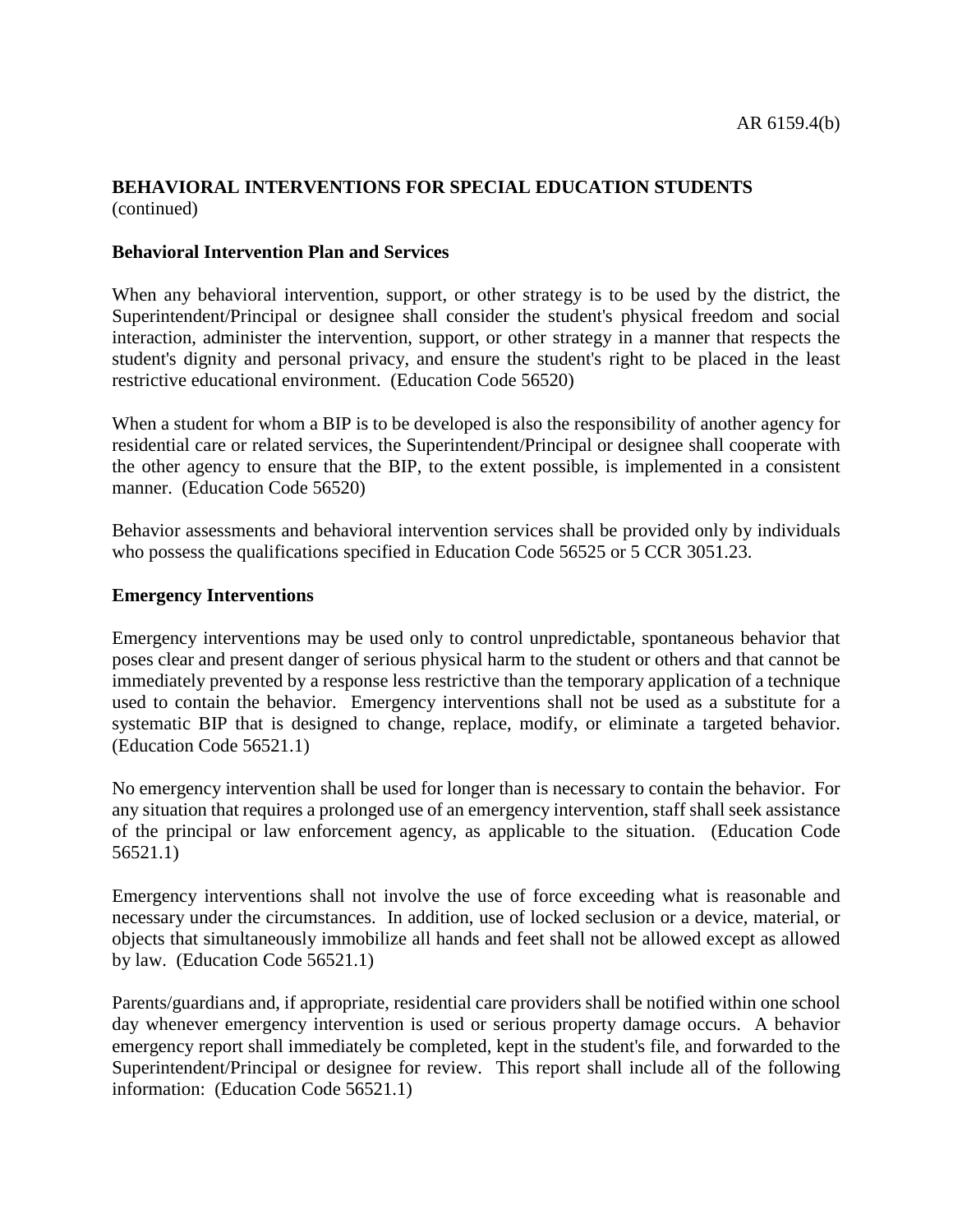# **BEHAVIORAL INTERVENTIONS FOR SPECIAL EDUCATION STUDENTS** (continued)

- 1. The name and age of the student
- 2. The setting and location of the incident
- 3. The name of the staff or other persons involved
- 4. A description of the incident and the emergency intervention used
- 5. A statement of whether the student is currently engaged in a systematic BIP
- 6. Details of any injuries sustained by the student or others, including staff, as a result of the incident

If the behavior emergency report is for a student who does not have a BIP, the Superintendent/Principal or designee shall, within two days, schedule an IEP team meeting to review the emergency report, determine the necessity for an FBA, and determine the necessity for an interim BIP. The IEP team shall document the reasons for not conducting the FBA and/or not developing the interim BIP. (Education Code 56521.1)

If the behavior emergency report is for a student who has a BIP, any incident involving a previously unseen serious behavior problem or where a previously designed intervention is not effective shall be referred to the IEP team. The IEP team shall review the incident and determine whether the student's plan needs to be modified. (Education Code 56521.1)

# **Prohibited Interventions**

The district prohibits the use of corporal punishment as defined in Education Code 49001 as an intervention. In addition, the district prohibits all of the following: (Education Code 56521.2)

- 1. Any intervention designed or likely to cause physical pain, including, but not limited to, electric shock
- 2. Any intervention that involves the release of noxious, toxic, or otherwise unpleasant sprays, mists, or substances near the student's face
- 3. Any intervention that denies adequate sleep, food, water, shelter, bedding, physical comfort, or access to bathroom facilities
- 4. Any intervention that is designed to subject, used to subject, or likely to subject the student to verbal abuse, ridicule, or humiliation or that can be expected to cause excessive emotional trauma